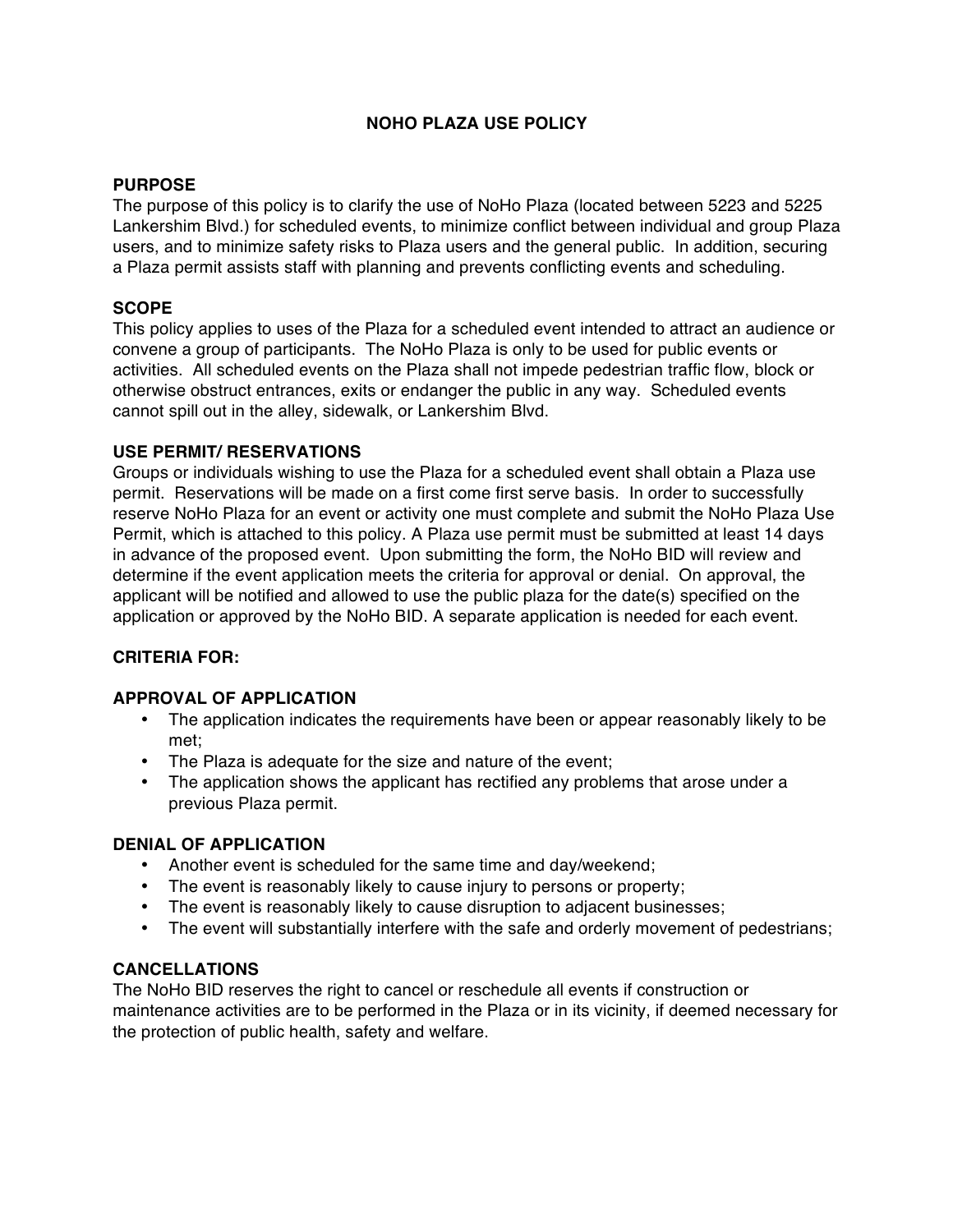The NoHo BID will provide notice at least 5 business days prior to the effective date of such cancellation or rescheduling. Please notify the NoHo BID as soon as possible in the event of a cancellation.

## **AUTHORIZED PERSON**

Each group must designate an authorized person at the time of the application that will be responsible for the use of the Public Plaza. The authorized person must be present throughout the use of the Public Plaza and will be the only person authorized to make changes to the arrangements, unless otherwise agreed.

## **FEES**

There shall be no fee for a Plaza Permit.

## **CLEANING AND DAMAGE DEPOSIT**

Depending on the size and nature of the event/activity there may be a requirement to submit a cleaning and damage deposit prior to the event. Providing there is no damage to the plaza or plaza equipment and there is no need for the NoHo BID to clean up after the event, the deposit would be 100% refundable.

## **INSURANCE REQUIREMENTS**

The applicant must maintain General Liability Insurance with a minimum per occurrence limit of \$1 million per occurrence. The applicant shall supply a Certificate of Insurance and name the NoHo BID and its board of directors and the City of Los Angeles as an additional insured. The Certificate of Insurance shall include the following indemnify language

To the full extent permitted by law, the applicant hereby agrees to indemnify and hold harmless the NoHo BID and the City of Los Angeles, its board of directors, agents and employees against all liability, claims, judgments or demands or damages to persons or property brought by the said agents, employees and attendees of said applicant for any alleged negligence or condition, caused or created, in whole or in part, by the NoHo BID, the City of Los Angeles or the applicant; and the said applicant will defend any and all suits which may be brought against the NoHo BID and/or the City of Los Angeles in connection therewith and will make good to, and reimburse the NoHo BID and/or the City of Los Angeles, for any expenditures, including reasonable attorneys' fees, which said the NoHo BID and/or the City of Los Angeles, may make by reason of such accidents or incidents.

#### **TIME**

Plaza hours are 10:00am to 9:30pm. No events will be permitted outside of these hours.

#### **FREQUENCY**

No applicant can obtain a Plaza permit for repeat (or essentially the same) activity or event more than 4 times per month. New events or activities may be given priority over repeat events.

#### **DAMAGES**

Any damage caused to the public plaza during the permit holder's event will be the responsibility of the permit holder. This includes Plaza furniture, umbrellas, planters, plant material, signage, painted surface, and adjacent buildings. The permit holder will need to reimburse the NoHo BID for the expense to fix the damages.